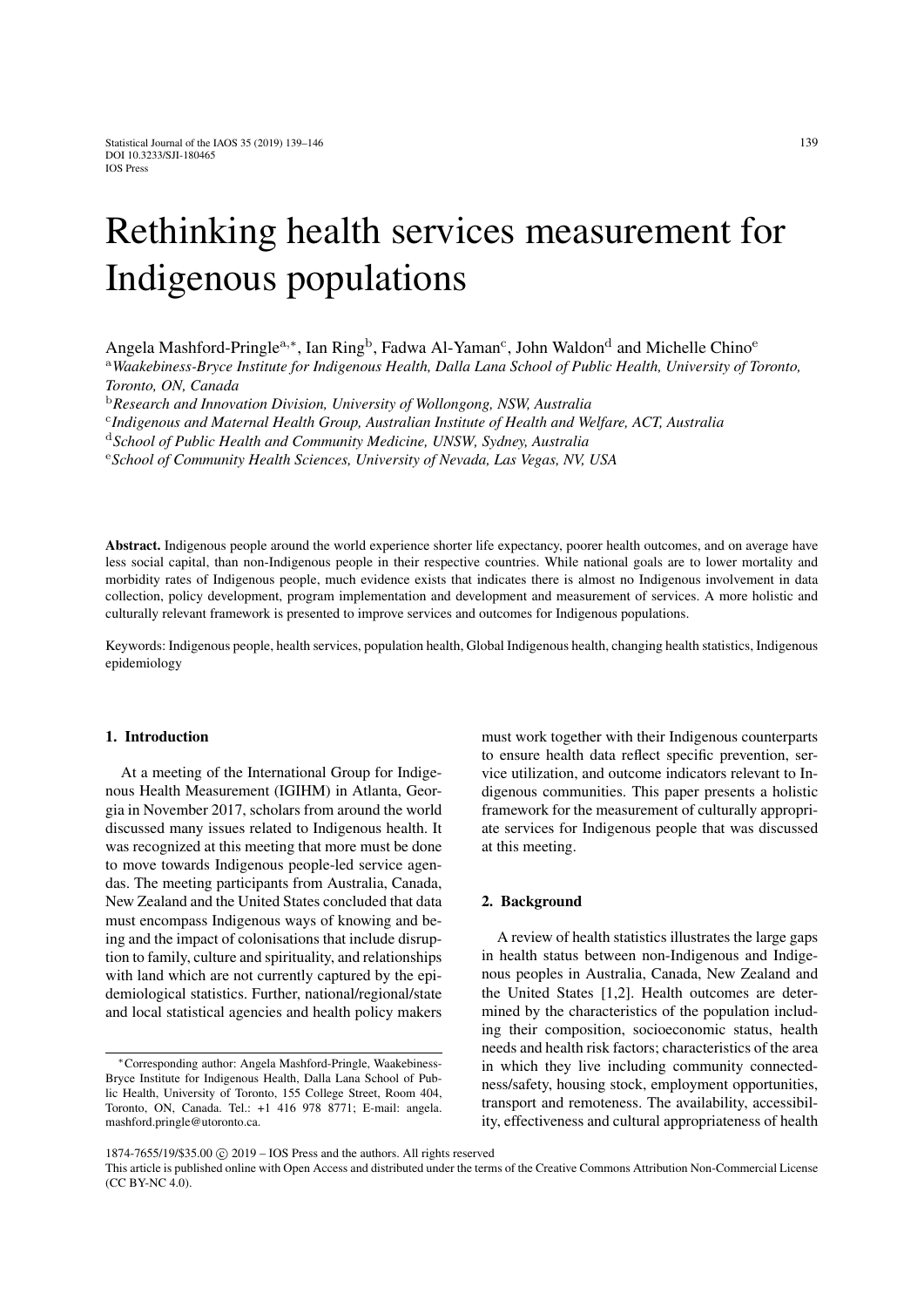services is also a key determinant of health outcomes. In all the four countries Indigenous people have access to Indigenous specific primary health care services but can also access services available to the non-Indigenous population (called main stream primary health care services). The relative contribution of Indigenous specific services relative to main stream services is different in the four countries. As such it is difficult to compare their impact on the overall health status and health outcomes. In addition, many of the contextual factors pertaining to emotional, social, economic, geographic, and political issues that greatly contribute to this health gap are measured to a varying extent in different countries. Some countries attempt to measure the personal values and perceptions of Indigenous people. For example, in Australia, significant efforts have been made to measure social and emotional well-being as well as to examine the contribution of social determinants of health to health outcomes including life expectancy [\[3](#page-6-2)[–7\]](#page-6-3). In the US, the 30 year Healthy People Initiative has expanded the ability to include social determinants in national, tribal, state, and local health measurement and in 2011, the US Surgeon General's National Prevention Strategy included the need to standardize and collect data to better identify and address disparities, specifically including tribal governments [\[8\]](#page-6-4). In Canada, First Nations Information Governance Centre (FNIGC) works with First Nations communities across Canada to conduct, analyze and report on health and contextual issues (see First Nations Regional Health Survey 2016) [\[9\]](#page-6-5).

The historical contexts that lie behind the poor health outcomes of Indigenous people in Australia, Canada, New Zealand and the United States are not represented in the epidemiological statistics. The numbers generally do not recognise causes like intergenerational trauma affecting Indigenous people as a result of forced removal of children from family (Stolen Generations, Residential Schools, Boarding Schools, Sixties Scoop and negative child welfare policies), separation from traditional homelands (forced removals, unbalanced and unfulfilled treaties, continued intrusion into lands reserved for Indigenous people), and forced assimilation [\[10–](#page-6-6)[12\]](#page-6-7). Studies in Canada [\[13\]](#page-7-0), Australia [\[14,](#page-7-1)[15\]](#page-7-2), and the United States [\[16\]](#page-7-3) illustrate the intergenerational trauma of removing Indigenous children from their families. Further, national health surveillance systems in the US, such as the Centers for Disease Control's Behavioral Risk Factors Surveillance System (BRFSS), are increasingly including social context indicators and providing support for Indigenous peoples to modify the base survey to include indicators relevant to them [\[17\]](#page-7-4). There is a Tribal BRFSS Toolkit that provides examples of how tribal communities can use BRFSS survey in American Indians/Alaskan Natives (AI/AN) populations, which would allow the inclusion of tribal-specific questions to assist in the measurements of health risks associated with AI/AN populations and how culturally appropriate and safe interventions are impacting these health risks. The BRFSS survey has core and optional modules that can be administered through random sampling of AI/AN peoples [\[18\]](#page-7-5). The findings from these studies provide much needed contextual information, that when combined with quantitative health measurements, could lead to culturally and linguistically appropriate Indigenous health and social services that are led or co-led by Indigenous peoples. Another example of contextualization of data was demonstrated in the Chandler and Lalonde study in Canada [\[18\]](#page-7-5). They hypothesized that when an Indigenous community had high levels of 'cultural continuity', there was a reduction in the number of youth suicides in First Nations communities in Canada. They stated that cultural continuity was characterized as people who had connection to cultural events and activities (i.e., hunting, fishing, ceremonies, singing, dancing, storytelling, healing and traditional medicine), knowledge of or use of an Indigenous language, and a sense of belonging to and a positive sense of identification with, an Indigenous community. Such things have been neglected in commonly used statistical measures.

Isolation and stigmatisation in mainstream society and services impact adversely on Indigenous populations. These circumstances need to be urgently addressed with a range of appropriate services. Routine statistics have not consistently considered the social, emotional, and spiritual causes of ill health, in either Indigenous or non-Indigenous people. Health programs continue to focus predominantly on an 'illness/treatment' paradigm and on a medical model when that may not be the only or optimal solution. Rather than medication or hospitalization as the only response to illness, a holistic approach that examines why an individual has presented to a health professional seeking care, may be more appropriate [\[19\]](#page-7-6).

Until very recently, only biomedical models of health care have been funded. Indigenous healing, traditional medicines and ways of knowing are not funded because they have not been subjected to the positivistic and randomised controlled trials research that is medical science. Indigenous healing considers the physical,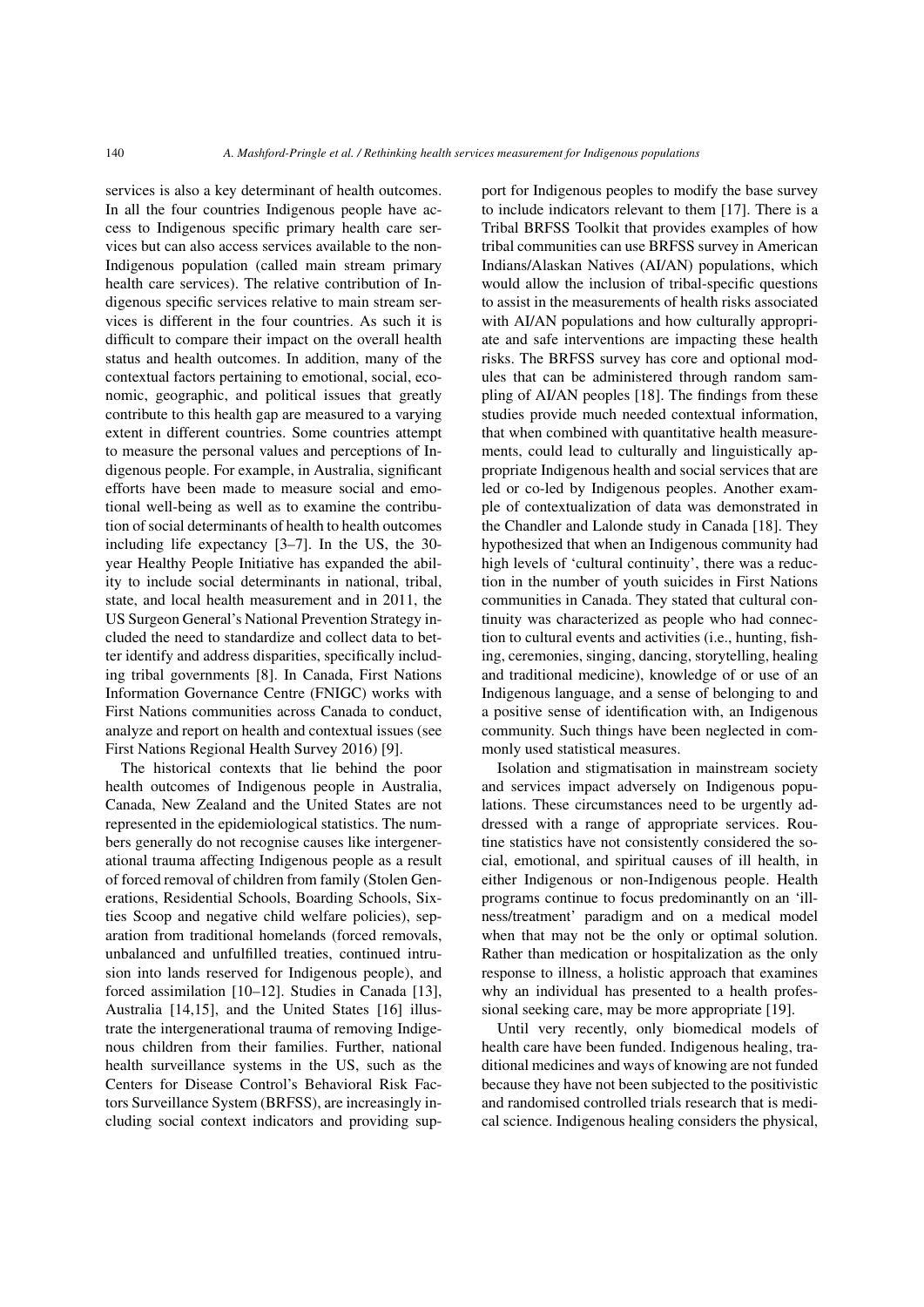social, emotional, spiritual, and economic aspects of a person's life in relation to their illness. Biomedicine examines illnesses in isolation from the social and economic background of the patient. Indigenous scholars have argued that Indigenous healing practices and traditional medicines should also be the subject of medical research [\[20–](#page-7-7)[22\]](#page-7-8). Successful, albeit rare models exist, for services that combine Indigenous and mainstream healing. In the US, for example, the Indian Health Service (IHS) has funded programs that combine accepted native traditional medicine and modern medical technology  $[23,24]$  $[23,24]$ .<sup>[1](#page-2-0)</sup> But the lack of standard indicators for measuring Native medicine and Native health prevents more widespread adoption of these combined approaches. In this context, it is worth noting the World Health Organization will be releasing the new International Classification of Diseases (ICD-11) in May 2019, which will have a chapter on traditional medicines.

# 3. A best practice framework Indigenous health services

Changes are being made to the health systems in all four countries that are the subject of this paper, but substantive changes that examine more than the absence of disease need to be introduced for the benefit of Indigenous peoples. Moving away from a framework that focuses on measuring disease prevalence, morbidity and mortality to a framework that focuses on Indigenous wellness or wellbeing was also discussed at the Atlanta meeting and is seen as a positive way forward to focus on elements that make Indigenous people well. In fact, a range of Indigenous wellness and wellbeing frameworks are currently being developed in the four countries. Leininger's [\[25\]](#page-7-11) transcultural nursing theory or culture care theory states that health care providers must tailor their care to fit with the individual, family, group or institution's cultural values, beliefs and ways of life, in order to provide appropriate and culturally-informed care that contributes to improved health and well-being. An examination of Indigenous health and well-being in the countries of interest, finds that few health professionals see the need to be culturally sensitive and aware of different cultural differences when providing care, or to integrate models of holistic care. To facilitate change, there needs to be a focus on the kind and quality of health statistics used to design and fund health services, as well as mechanisms to support partnerships between governments and Indigenous populations.

For Indigenous health systems to succeed, Indigenous people and their communities must be part of the discussions that lead to policy, program development and service delivery at local levels. The incorporation into the health system of culture, language, and/or ceremonies should take place, as needed or desired by Indigenous communities. The organization and delivery of health care services could better meet the needs of Indigenous people and their communities by the inclusion of a wide variety of practices, including the acceptance of cultural beliefs and traditional healing, if communities desire that. In all four countries, Indigenous people argue that culture should be at the center of any work relating to elimination of health disparities such as Australia's Closing the Gap Refresh agenda [\[30\]](#page-7-12). There are a range of strategies to ensure that this is implemented across the four countries. These including cultural awareness training, cultural competency training and cultural respect and safety training. The latter places a strong focus on non-Indigenous people in terms of reflecting on their values, culture and place in society, and how that impacts on their relationships with Indigenous Australians and the services they provide to them. The focus is on systems, racism, power and privilege. The US's Healthy People 2020 initiative seeks culturally relevant and safe health services.

It has been recognised that one of the main issues affecting access of Indigenous people to health services in all four of the countries included in this discussion, is a lack of cultural competency and an understanding of Indigenous cultures. Across our countries, health professionals are now provided with opportunities to complete cultural competency training that includes an understanding of the socio-political history of Indigenous people as well as an understanding of how their own cultural views hinders their capacity to treat Indigenous people. Recently Australian Health Ministers endorsed a Cultural Respect Framework that is going to be implemented across the health system [\[26\]](#page-7-13) and supported by the New Zealand Medical Council as a prerequisite for good care and part of their statutory function under the *New Zealand Health Practitioners Competence Assurance Act 2003* [\[27\]](#page-7-14). Health professionals who understand social, political, economic and historic issues facing Indigenous people can provide

<span id="page-2-0"></span><sup>1</sup>Support for these initiatives and for increasing tribal ownership of their own health services has come from two key pieces of US national legislation – the 1975 *Indian Self Determination Act* and the 1978 *American Indian Religious Freedom Act*.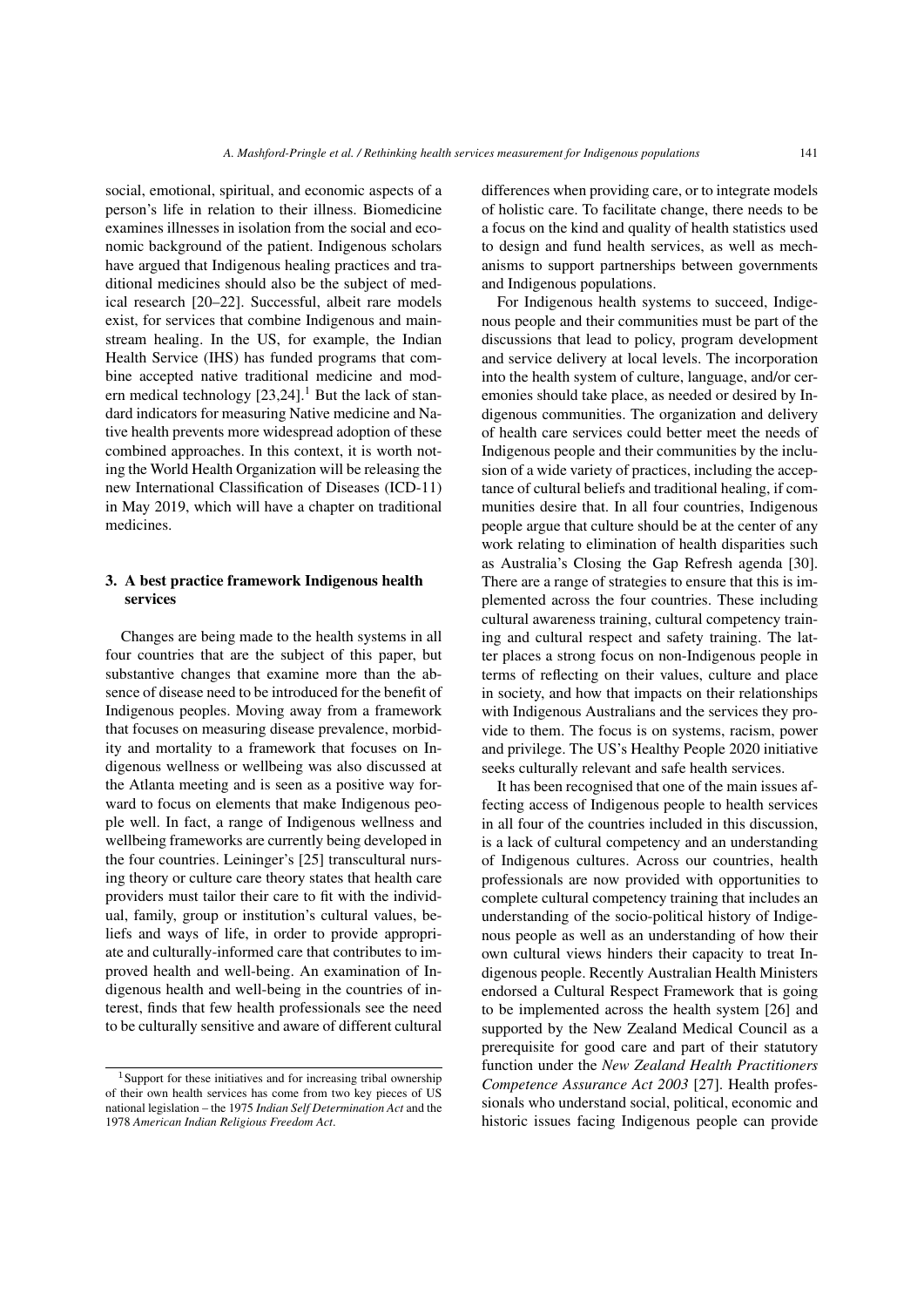more empathetic and culturally safe programs and services, which will lead to improved health outcomes. However, often health professionals do not have the required cultural understanding. As a result, the interactions they have with Indigenous patients can influence when, how and from whom Indigenous people seek health services [\[28,](#page-7-15)[29\]](#page-7-16).

To move toward a more holistic and Indigenousfriendly health care model, it is important to identify which components of the current system will be required to change. A complete review of the health systems in Australia, Canada, New Zealand and the United States for Indigenous people would be a first step in creating a health systems framework that is holistic and includes the social determinants of health. A review of the health system needs to provide policy makers and program developers with an overview of preventable admissions to hospitals and preventable deaths, the use of specific services and their patterns of use. Regional, provincial and local level statistics can identify areas of chronic disease, common illnesses or socio-economic issues that need to be addressed in collaboration with Indigenous leaders and health and social services professionals. At the local level, statistics can help Indigenous health providers to identify areas that need to be funded and that require additional human resources, or other forms of support, to improve health outcomes.

In all four countries, governments rely on quantitative data derived from access and use of health care services to determine the delivery of services. However, not all countries have health statistics that consistently and reliably identify ethnicity to quantify what the needs are for their Indigenous populations. For example, in Canada, different provinces have different requirements for registering births such that some provinces and territories do not require or request racial or ethnic information, which then affects the type of data that is available for improving or changing programs and services related to infant and maternal health [\[30,](#page-7-12)[31\]](#page-7-17).

The Indigenous populations of Australia, Canada, New Zealand and the United States are younger than the non-Indigenous populations. However, policy development, funding and services implementation for Indigenous people do not necessarily reflect this situation because the broader population is aging and do not share the same level of need of maternal/child services as the younger Indigenous population. It is imperative that contextual information be provided for policy makers to ensure that the needs of Indigenous people are recognized and the services they require are available to reduce the health outcome inequalities.

At the IGIHM meeting in Atlanta, six speakers ranged across many topics, including using maps in Australia to identify low-service areas, self-determination and self-governance in Canada, mental health and restorative justice in New Zealand, and facilities and childhood mortality in the United States. A common theme was that while health statistics can identify service gaps, more attention needs to be paid to the next step of planning and delivering services to close health outcome gaps. As such, essential components that need to be examined are outlined in the Framework (see Table [1\)](#page-4-0), that included the measurement aspects of general services need, access and preference, requirements of specific service types, expenditure, workforce, social determinants including culture and racism, evaluation, trajectories and timing and community determination and empowerment. The framework focused on the implementation of a culturally competent, respectful holistic health system that includes Indigenous perspectives and views, which should drive data collection and data analysis.

The Framework for the Health and Wellbeing Services Measurement for Indigenous populations highlights ten key areas where local, regional, and national statistics should be used to create systemic change in health policy, programs and services. The Framework is populated with data that correctly and accurately records the ethnicity of the patient and their preferences for care, while considering their needs in a holistic manner. Access to appropriate and safe health care requires meeting the patients' needs in a manner that supports their humanity and dignity while being culturally safe and relevant. The data used must be standardized and of high quality so that it can be shared by organizations and governments who are working toward improving the health and wellbeing of Indigenous people. The last element of the framework is about integrating Indigenous self-determination into policy and practice at all levels of society to ensure informed decision-making, and ultimately, a set of foundational principles and commonly agreed-upon indicators are adopted. The Framework is intended to be a starting point to ensuring appropriate data is collected with collaboration of Indigenous people.

### 4. Discussion

The Framework for the Health Services Measurement for Indigenous Populations focuses on the re-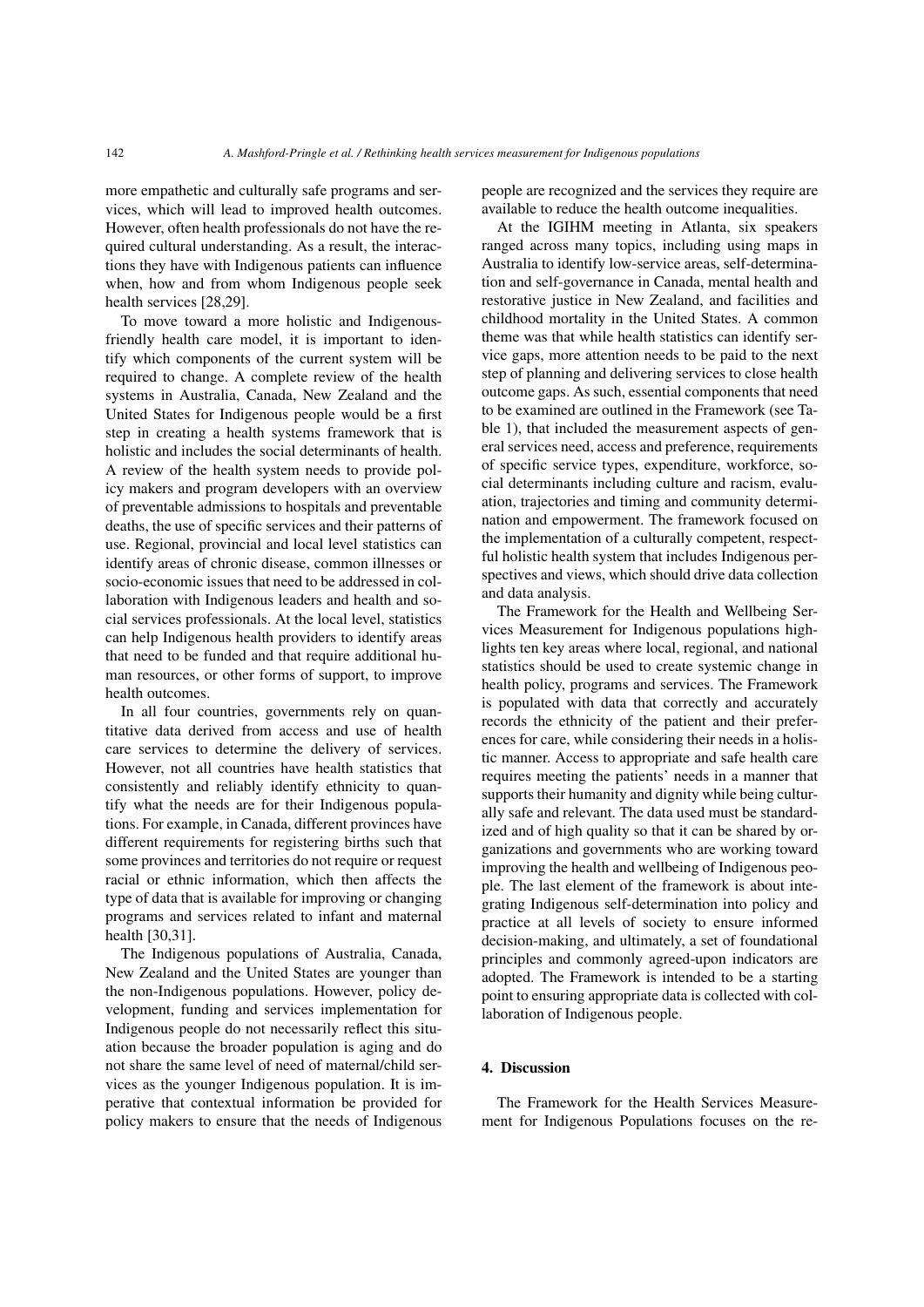#### Table 1

Framework for the health and wellbeing services measurement for Indigenous population

- <span id="page-4-0"></span>1. General services need (national and state/regional/provincial and local level of analysis)
	- (a) Preventable admissions and deaths (PAs/PDs)
	- (b) Current use of services in relation to service needs
	- (c) PAs/PDs in relation to use of services to identify areas with possible service gaps
- 2. Services availability and access
	- (a) Availability of and access to Indigenous controlled health services and mainstream population services on a population basis
	- (b) Individual/community preference and choice for Indigenous and/or mainstream service
	- (c) Barriers to access such as cost/distance and transportation/cultural appropriateness/lack of trust/limited services
	- (d) Involvement of Indigenous peoples in policy development, program design and implementation
- 3. Distribution of specific services relative to population and outcome indicators
	- (a) Maternal/child health: low birth weight and perinatal deaths, access to traditional birthing methods, antenatal attendance in total and in the first three months, maternal smoking cessation, substance/alcohol harm reduction, etc.
	- (b) Chronic disease: e.g., proportion of population with blood pressure, HbA1c, renal testing, percentage of undiagnosed hypertension, renal disease, diabetes, etc.
	- (c) Mental health and social/emotional well-being: culturally appropriate and responsive mental wellness services including crisis response and suicide prevention
	- (d) Health promotion by type: e.g. nutrition, smoking, alcohol and substance misuse, exercise, immunization, violence prevention including shelter services
	- (e) Environmental: clean water supply, sanitation, food supply, air quality
	- (f) Long term care, elder care
	- (g) Traditional healing and medicines use/practice
- 4. Services preference and choice
	- (a) Indigenous community controlled health services and mainstream health services
- 5. Human resources/workforce
	- (a) Indigenous/non-Indigenous health services workforce in relation to service need
	- (b) Indigenous/non-Indigenous health workforce by category (i.e., doctors, nurses, allied health professionals, dentists, etc.)
	- (c) Provider training in culturally appropriate, respectful and safe services beyond bio-medical/health services training for all health professionals
	- (d) Workforce planning and educational pipelines for Indigenous students
- 6. Expenditures: per capita expenditures on health services in relation to need captured by total and by service type and health services including comparisons between Indigenous and total population per capita expenditure
- 7. Social determinants services
	- (a) Community infrastructure (water, environment, housing)
	- (b) Community support (education, justice, employment, social services)
	- (c) Political structure (levels of influence and participation)
	- (d) Culture and language usage
	- (e) Racism
	- (f) Historical and intergenerational trauma
- 8. Surveillance and monitoring systems, including management and use of information by providers and communities
	- (a) Availability of data and indicators at different levels of governments across all the services framework domains
	- (b) Epidemiologic trajectories/timing between initial program funding, services establishment and staff recruitment, program impact (e.g. smoking changes), health outcomes (e.g. changes in smoking related conditions), publication of data on outcomes
	- (c) Intervention process and outcome measures and timing
	- (d) Early warning systems
- 9. Services evaluation
	- (a) National and state/regional/provincial analyses of specific services
	- (b) Continuous quality Improvement (CQI) and management processes for use of information e.g., mid-year and annual reviews
	- (c) Data quality and improved Indigenous identification
	- (d) Data sharing across jurisdictions
	- (e) Burden of disease analyses
	- (f) Satellite and/or outreach services needs assessment
	- (g) Public versus localised data release protocols and governance
	- (h) Policy research needs
- 10. Community self-determination and empowerment measures and services
	- (a) Nationally agreed policies on data principles
	- (b) State/regional/provincial data collection, management and use to support community needs
	- (c) Community data collection, management and use to identify and address local issues at the local level
	- (d) Individual and family autonomy and support for local knowledge through local data including the role of language translators
	- (e) Obtaining input from families and community leaders/elders
- 11. Feedback mechanisms to ensure the framework is dynamic and evolving

*A. Mashford-Pringle et al. / Rethinking health services measurement for Indigenous populations* 143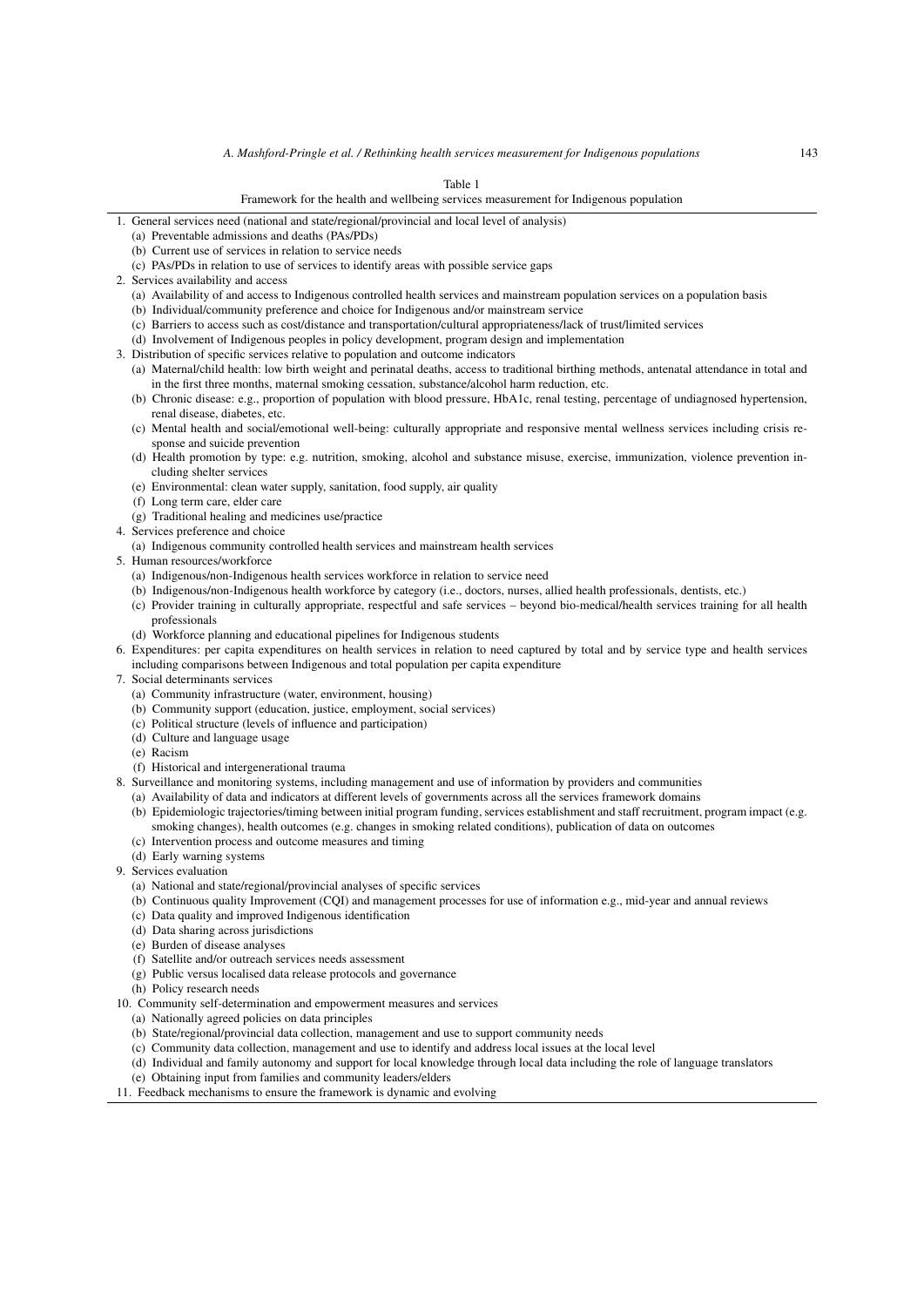quirement for measurement of need, as estimated by levels of health conditions that are amenable to services (Potentially Preventable Admissions and Potentially Preventable Deaths) as a primary measure of unmet need for services for and by Indigenous people [\[7\]](#page-6-3). It highlights the critical issue of access to services, across the spectrum of Indigenous-specific services and general services for the population, and on preferences for, and barriers to, access to those services. It also describes the measurement needs for priority specific service types, both mainstream and traditional healing and medicines, and equity and adequacy in the provision of the workforce for health services as well as ensuring that the workforce and these services are culturally competent and safe for Indigenous peoples [\[7\]](#page-6-3). Most of the health measures of Indigenous populations have focussed on ill health including morbidity and mortality with less focus on wellbeing and factors that impact on Indigenous wellbeing measures. In addition, the links between health outcomes and the impact of colonization, racism have not been systemically introduced into the development of health policy that would otherwise consider the impact that culture, language and connection to land can have on the health and well-being of Indigenous peoples. In the Framework, we have addressed the service measures that need to be examined but note that all of these measures will work together in producing policy, program and service implementation.

As all governments struggle with budgetary constraints, especially on health services, it is necessary to examine cost/benefit ratios for different components of health expenditure; but in so doing it is important to consider that cost of service delivery in per capita terms is likely to be higher in remote areas where Indigenous people live [\[32\]](#page-7-18). Reduction in Indigenous health services in these areas will likely increase the inequality in health outcomes. Measurement of expenditure is an essential component as is expenditure in relation to need and cost of service delivery in different locations and, most importantly, equity in expenditure for Indigenous and non-Indigenous populations in relation to both need and cost. However, measurements should not overlook the unfair health inequities and the concurrent and historic contextual factors that have resulted in these disparities. It is essential that social determinants such as housing, education, employment and contact with the justice system become essential parts of the measurements. By examining the social determinants in relation to statistics about Indigenous health, it will become apparent that a focus on costs of service delivery alone is insufficient to close the gap in health outcomes. An examination of community infrastructure and services that take culture, language, land and spirituality into consideration are essential to improving health outcomes, promoting revitalization of culture and reducing the systemic racism faced by Indigenous people in Australia, Canada, New Zealand, and the United States.

Evaluation mechanisms, and particularly quality control and health service improvements, are another key aspect of the Framework. Through the use of evaluation mechanisms, the quality of health services provided to Indigenous people can be examined from beginning of and service delivery to the achievement of the desired outcomes [\[3\]](#page-6-2). However, statistics alone will not ensure that the funding and service inputs will reduce Indigenous health gaps, and it is necessary to ensure that there is always true collaboration with Indigenous peoples during the creation, development, implementation and funding of services to ensure they continue to meet the needs of the Indigenous population as well as being diverse, culturally sensitive and relevant to communities.

Finally, and importantly, community self determination and empowerment, which have been shown to have an important influence on both service access and effectiveness, are fundamental. Self-determination will lead to true self-governance. It is important to measure how much control (self-determination) that Indigenous communities have over the health services provided in their area. By measuring self-determination, governments can work toward the provision of increased selfdetermination and self-governance, which have been recognised as being important in closing the gap on health outcomes [\[33](#page-7-19)[–35\]](#page-7-20).

Importantly analyses of Indigenous data should be undertaken in full collaboration with Indigenous peoples, organizations and/or groups that will be affected by the analyses. For the United Nations and the World Health Organization, an examination of health data that focuses on Indigenous-specific data (where available) will provide a baseline of potential programs and services that can be outlined for countries with Indigenous people around the globe. For national and state/regional/provincial governments, an examination of the health data that does not just compare Indigenous peoples to non-Indigenous people will assist with providing strengths-based measures and can lead to improved relations between governments and Indigenous people. This may in turn lead to a fuller examination of health services for Indigenous people. It should also be rec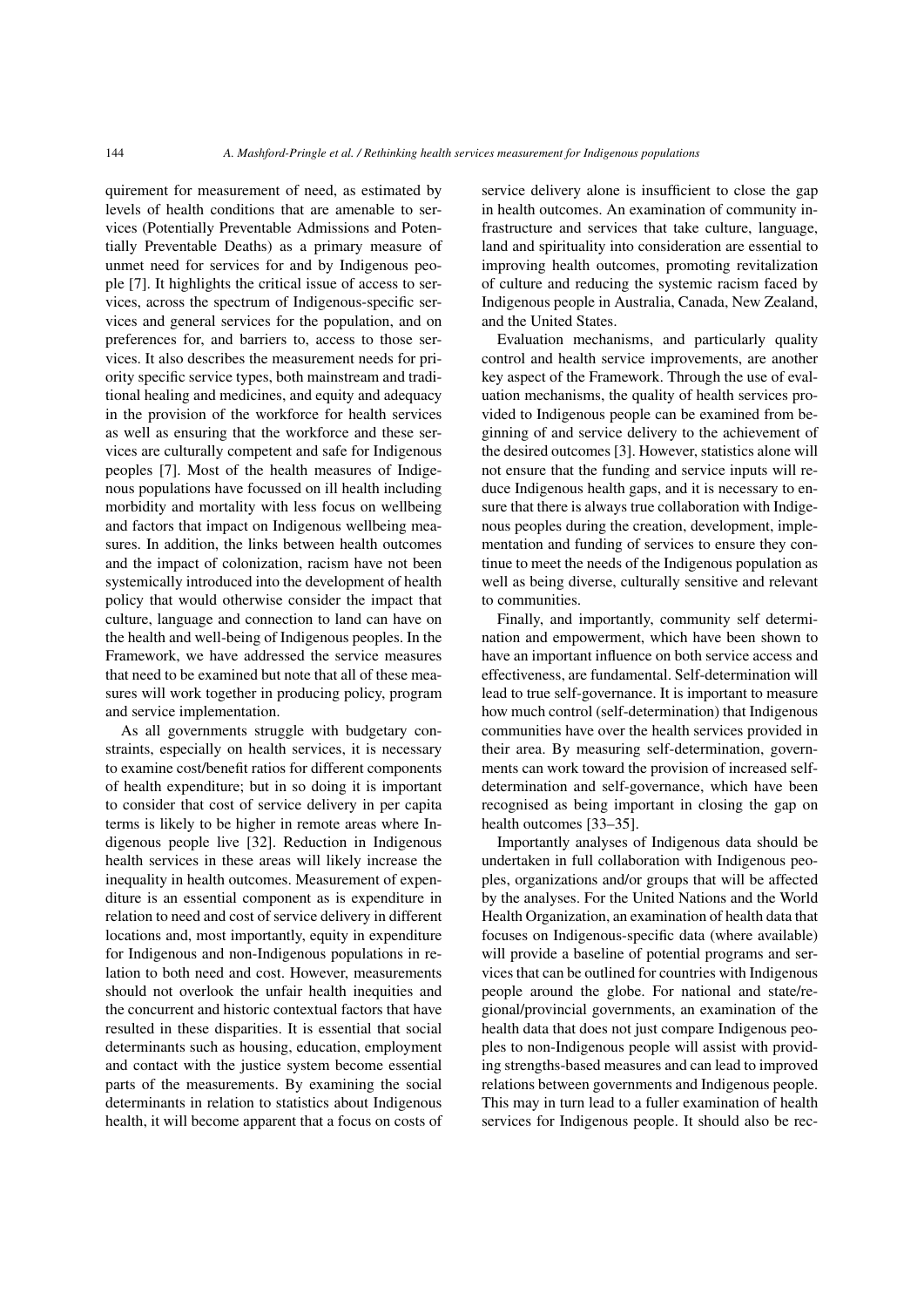ognized that any analyses of Indigenous data needs to be done through consultation and genuine partnership with Indigenous people and national Indigenous organizations to ensure that health services move toward a positive, culturally-competent change in health services. It is also necessary to recognize the rights and interests of Indigenous peoples in relation to the collection, control and use of the data about themselves. The quality of both the collection of Indigenous health data and use of the data will be improved through consultation and genuine partnership with Indigenous people and national Indigenous organizations. This will ensure that health services have access to reliable data that Indigenous people have trust in to initiate positive, culturally-competent changes in health services.

# 5. Conclusions

The framework presented in this paper was designed to provide direction for health data measurement and analysis that will lead to substantive changes in services for Indigenous people. The health indicators included in the framework focus on providing accuracy and completeness of Indigenous data and address neglected topics such as mental health, social and emotional well-being, culture and wellness. Health services for Indigenous people must be based on accurate data that reflect the realities of the people they serve. The expectation for this framework is that international, national, state/regional/provincial and local governments will examine the components together with their Indigenous counterparts and use the information to address service needs. Central to the framework is ensuring that services delivered to Indigenous peoples have the necessary community input and are made safe and culturally appropriate in terms of systems and workforce This applies to existing services and to future models of service delivery.

Some elements of the framework may be more important to some governments, while other components may be more important to Indigenous communities. This framework, therefore, should be considered as a living document that will develop further through collaboration with Indigenous peoples in Australia, Canada, New Zealand and the United States. Indigenous communities and governments need to focus on implementing the framework for existing and new services. Its implementation should be monitored and reviewed on an ongoing basis to ensure relevant community input. A starting point would be to focus on the implementation of the framework to address issues of social and emotional wellbeing including suicide. Lessons learnt from these programs through case studies can help inform the roll out of the framework to other important services needed by the communities. Positive change will only occur when all levels of government work together with Indigenous peoples to design services that eliminate health disparities and improve Indigenous health and well-being.

As countries work to close the gap in health outcomes between Indigenous and non-Indigenous populations, it is time to rethink how official statistics and health data are collected with a much greater focus on the collection and use of data on the need for, availability, and effectiveness of health services.

#### References

- <span id="page-6-0"></span>[1] Ring I, Brown N. The health status of indigenous peoples and others. BMJ (Clinical research ed). 2003; 327(7412): 404–5.
- <span id="page-6-1"></span>[2] Anderson I, Robson B, Connolly M, Al-Yaman F, Bjertness E, King A, et al. Indigenous and tribal peoples' health (The Lancet-Lowitja Institute Global Collaboration): A population study. The Lancet. 2016; 388(10040): 131–57.
- <span id="page-6-2"></span>[3] Australian Institute of Health and Welfare. Timing impact assessment of COAG Closing the Gap targets: Child mortality. Canberra; 2014.
- [4] Australian Institute of Health and Welfare. Aboriginal and Torres Strait Islander Health Performance Framework 2010: detailed analyses. Canberra; 2010.
- [5] Australian Institute of Health and Welfare. Aboriginal and Torres Strait Islander health performance framework 2017: supplementary online tables Canberra: Australian Institute of Health and Welfare: 2017. Available from: https://www.aihw. gov.au/reports/indigenous-health-welfare/health-performance framework/data.
- [6] Australian Institute of Health and Welfare. Size and sources of the Indigenous health gap. Canberra: Australian Institute of Health and Welfare; 2018.
- <span id="page-6-3"></span>[7] Australian Institute of Health and Welfare. Access to primary health care relative to need for Indigenous Australians. Canberra; 2014.
- <span id="page-6-4"></span>[8] National Prevention Council. National Prevention Strategy. Washington, DC: U.S. Department of Health and Human Services – Office of the Surgeon General; 2011.
- <span id="page-6-5"></span>[9] First Nations Information Governance Centre. National Report of the First Nations Regional Health Survey Phase 3: Volume Two. Ottawa, Ontario: First Nations Information Governance Centre; 2018 July 25, 2018.
- <span id="page-6-6"></span>[10] Long D, Dickason OE. Visions of the Heart: Canadian Aboriginal Issues, 3rd Edition. Toronto, Ontario: Oxford University Press; 2011.
- [11] Waldram JB, Herring DA, Young TK. Aboriginal Health in Canada: Historical, Cultural and Epidemiological Perspectives; 2nd Edition. Toronto, Ontario, Canada: University of Toronto Press; 2006. 367 p.
- <span id="page-6-7"></span>[12] Ellison-Loschmann L. Improving access to health care among new zealand's maori population. American Journal of Public Health. 2006; 96(4): 612–8.